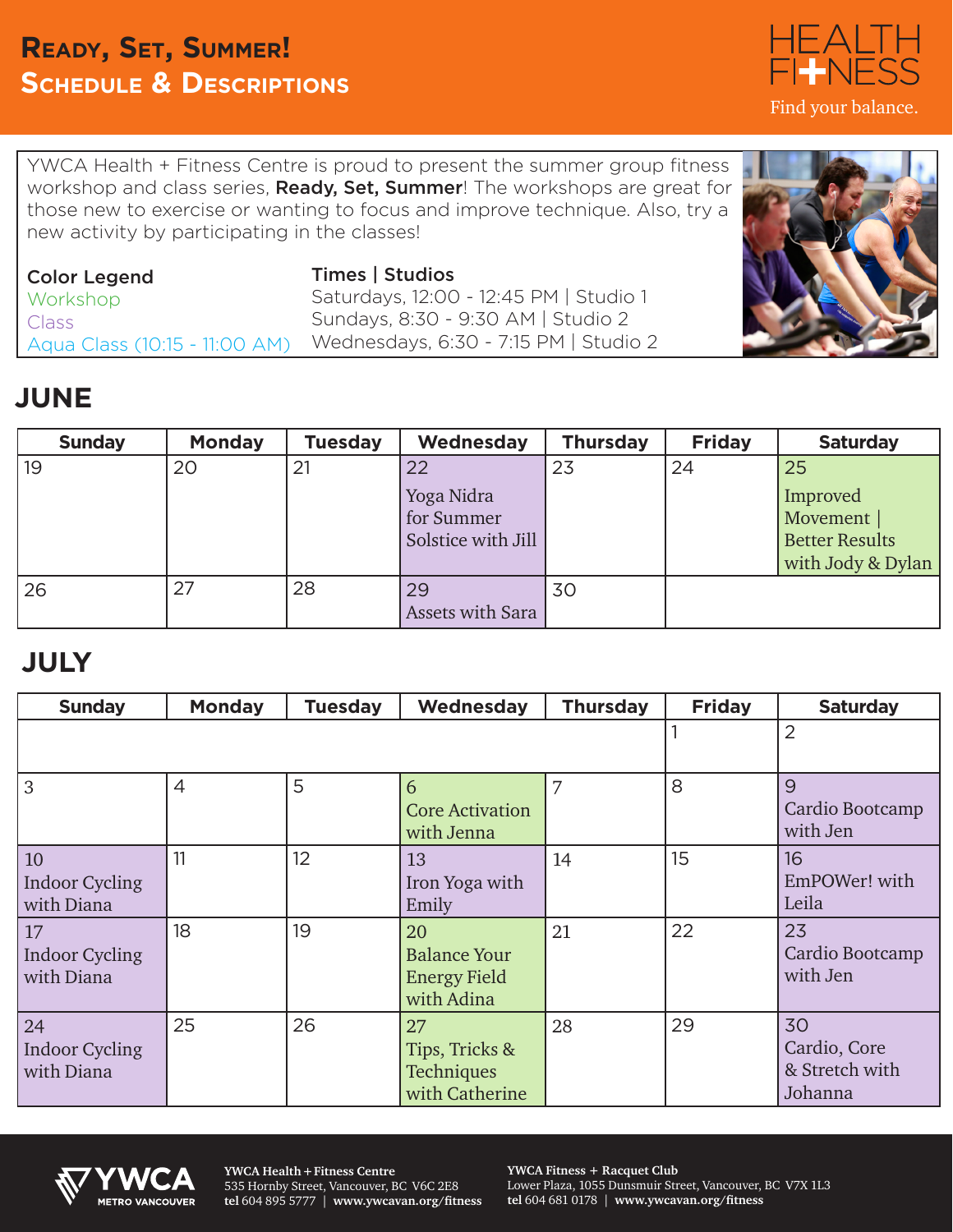## **Ready, Set, Summer! Schedule & Descriptions**



## **AUGUST**

| <b>Sunday</b>                      | <b>Monday</b> | <b>Tuesday</b> | Wednesday       | <b>Thursday</b> | <b>Friday</b> | <b>Saturday</b>                                                                            |
|------------------------------------|---------------|----------------|-----------------|-----------------|---------------|--------------------------------------------------------------------------------------------|
|                                    |               |                | 3               | 4               | 5             | 6<br>$10:15 - 11:00$ AM<br><b>Summer Pool Party</b><br><b>Fitness Class with</b><br>Meagan |
| Indoor Cycling<br>with Diana       | 8             | 9              | 10 <sup>°</sup> | 11              | 12            | 1 <sub>3</sub><br>DanceFit Summer<br>Vibes with Johanna                                    |
| 14<br>Indoor Cycling<br>with Diana | 15            | 16             | 17              | 18              | 19            | 20<br>Cardio Bootcamp<br>with Jen                                                          |

# **DESCRIPTIONS**

# **CLASSES**

#### Yoga Nidra for Summer Solstice with Jill | Wed, June 22, 6:30 - 7:15 PM, Studio 2

Through yoga nidra your inner and outer awareness meets to help you restore, heal and transform. This ancient yogic practice induces the deepest possible form of relaxation while in a full meditative state of consciousness. This is a guided meditation practiced in Savasana.

#### Assets with Sara | Wed, June 29, 6:30 - 7:15 PM, Studio 2

Assets is a high intensity, low impact workout that is inspired by Pilates and Barre. Expect lots of lunges, squats, pulses, deep core work with sprinkles of low impact cardio throughout. Class is set to tempo and to upbeat and uplifting music.

#### Cardio Bootcamp with Jen

| Sat, July 9, 12:00 - 12:45 PM, Studio 1 | Sat, July 23, 12:00 - 12:45 PM, Studio 1 | Sat, Aug 20, 12:00 - 12:45 PM, Studio 1

This high-intensity cardio circuit class is designed for the aspiring athlete in all of us.

Using a variety of equipment, this class will strengthen your muscles and heart.

#### Indoor Cycling with Diana | Sundays, July 10 - August 14, 8:30 - 9:30 AM, Studio 2

Cycle classes are a great cardio workout for everyone. Maximize your caloric expenditure while utilizing the power of your internal motivation.

#### Iron Yoga with Emily | Wed, July 13, 6:30 - 7:15 PM, Studio 2

Iron Yoga is a class that will engage all of your body and mind by integrating light weights into a yoga practice for improved balance, coordination and strength.

#### EmPOWer! with Leila | Sat, July 16, 12:00 - 12:45 PM, Studio 1

Move, sweat and celebrate what your mind and body can do with agility, boxing, cardio & strength intervals. Be in power! Be ready! Be in control!



**YWCA Health + Fitness Centre** 535 Hornby Street, Vancouver, BC V6C 2E8 **tel** 604 895 5777 | **www.ywcavan.org/fitness**

**YWCA Fitness + Racquet Club** Lower Plaza, 1055 Dunsmuir Street, Vancouver, BC V7X 1L3 **tel** 604 681 0178 | **www.ywcavan.org/fitness**